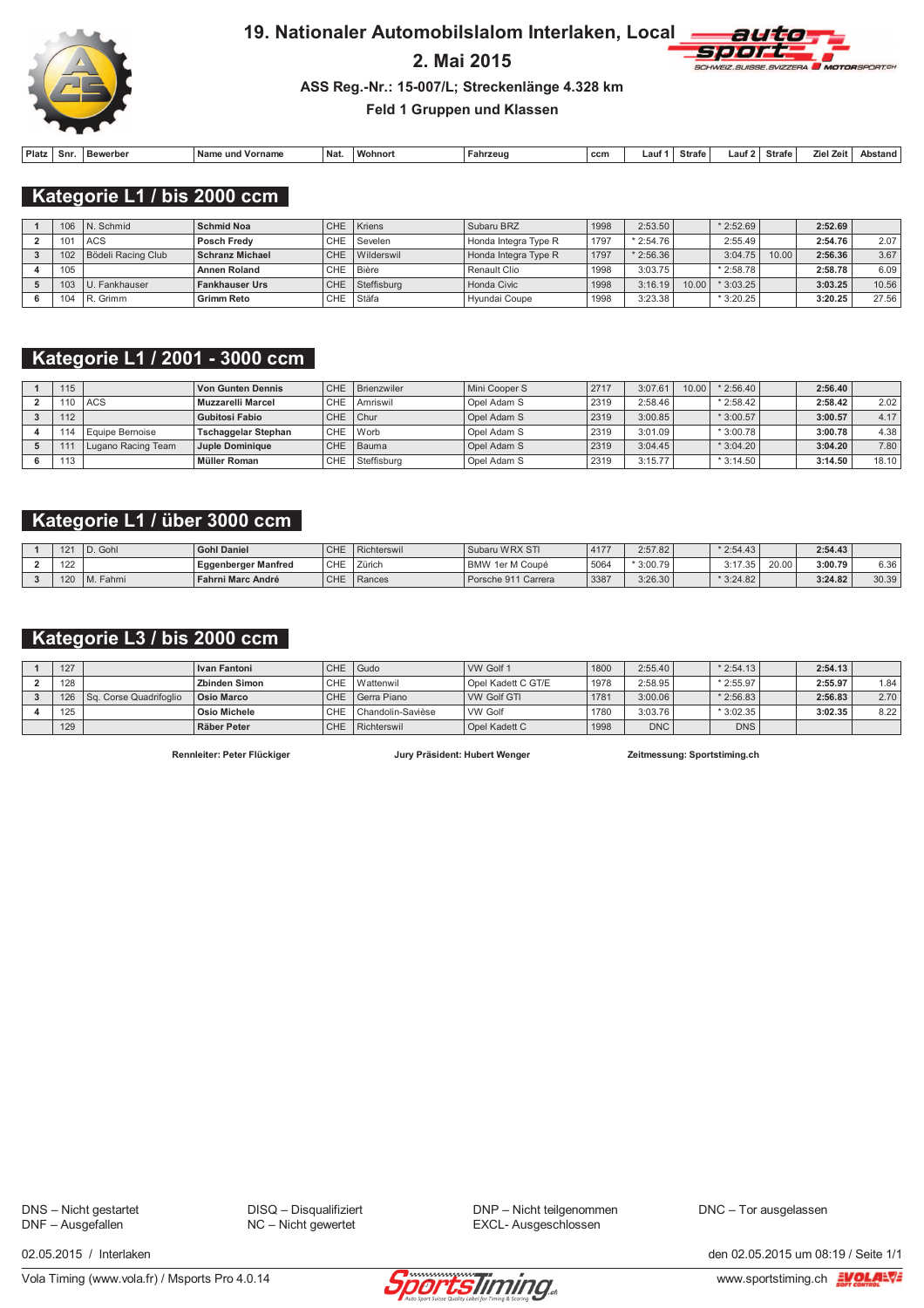

#### 19. Nationaler Automobilslalom Interlaken, Local

### 2. Mai 2015



#### ASS Reg.-Nr.: 15-007/L; Streckenlänge 4.328 km

#### Feld 2 Gruppen und Klassen

| Platz | Snr. | Bewerber | Nam<br>, und Vorname | Nat. | <b>Wohnor</b> | Fahrzeud | ccn | ∟aut∵ | Strafe | ∟aut ' | Strafe | . Zeit<br>7iel. | Abstand |
|-------|------|----------|----------------------|------|---------------|----------|-----|-------|--------|--------|--------|-----------------|---------|

Kategorie L2 / bis 1600 ccm

|    | 202          | F. Eggenberger         | Eggenberger Fabian      | <b>CHE</b> | Zürich          | Suzuki Swift Sport | 1586 | 3:02.51     | 10.00 | $*2:52.23$  |       | 2:52.23 |       |
|----|--------------|------------------------|-------------------------|------------|-----------------|--------------------|------|-------------|-------|-------------|-------|---------|-------|
|    | 212          | <b>MFO</b>             | Leiber Heiko            | CHE        | Dachsen         | Suzuki Swift Sport | 1586 | $*2:54.35$  |       | 3:04.06     | 10.00 | 2:54.35 | 2.12  |
| 3  | $20^{\circ}$ | Ecurie Basilisk        | <b>Denzer Gilbert</b>   | <b>CHE</b> | <b>Basel</b>    | Suzuki Swift Sport | 1586 | $*2:57.70$  |       | 3:00.30     |       | 2:57.70 | 5.47  |
|    | 206          | Ecurie Basilisk        | <b>Saner Andreas</b>    | CHE        | Wahlen          | Suzuki Swift Sport | 1586 | $*2:58.45$  |       | 2:59.46     |       | 2:58.45 | 6.22  |
| 5  | 210          |                        | <b>Schneider Simeon</b> | CHE        | Wildberg        | Citroën Saxo       | 1587 | $*2:58.98$  |       | 2:59.74     |       | 2:58.98 | 6.75  |
|    | 205          | Ecurie Basilisk        | <b>Plattner Rolf</b>    | CHE        | Münchenstein    | Suzuki             | 1586 | 3:00.51     |       | $*2:59.43$  |       | 2:59.43 | 7.20  |
|    | 219          |                        | <b>Schopfer Julien</b>  | CHE        | Cossonay        | Peugeot 106 GTI    | 1587 | 3:01.67     |       | $*3:00.62$  |       | 3:00.62 | 8.39  |
|    | 220          | J. Meier               | Meier Jürg              | CHE        | Baltenswil      | Honda CRX          | 1595 | 3:02.21     |       | $*3:00.75$  |       | 3:00.75 | 8.52  |
| 9  | 208          | Race Performance       | <b>Bleiker Bruno</b>    | CHE        | Bütschwil       | Suzuki Swift Sport | 1586 | <b>DNC</b>  |       | $*3:00.96$  |       | 3:00.96 | 8.73  |
| 10 | 209          | F. Keller              | <b>Keller Fabio</b>     | CHE        | Safenwil        | Suzuki Swift       | 1586 | 3:03.88     |       | 3:06.65     |       | 3:03.88 | 11.65 |
| 11 | 203          | P. Gerber              | <b>Gerber Patrick</b>   | <b>CHE</b> | Wimmis          | Suzuki Swift       | 1586 | $*3:05.26$  |       | 3:16.04     | 10.00 | 3:05.26 | 13.03 |
| 12 | 207          | Equipe Bernoise        | Lee Christian           | <b>CHE</b> | Eglisau         | Suzuki Swift Sport | 1586 | <b>DNC</b>  |       | $*3:08.18$  |       | 3:08.18 | 15.95 |
| 13 | 204          |                        | <b>Grubert Andreas</b>  | CHE        | Villmergen      | Suzuki Swift Sport | 1586 | 3:12.93     |       | $*3:09.87$  |       | 3:09.87 | 17.64 |
| 14 | 214          |                        | Stöckli Patrick         | CHE        | Villmergen      | Suzuki Swift Sport | 1586 | 3:16.24     |       | $*3:13.53$  |       | 3:13.53 | 21.30 |
| 15 | 21'          | <b>Ecurie Basilisk</b> | <b>Buess Bettina</b>    | <b>CHE</b> | Gelterkinden    | Suzuki Swift Sport | 1586 | $*3:13.59$  |       | 3:16.21     |       | 3:13.59 | 21.36 |
| 16 | 215          |                        | <b>Bretscher Fred</b>   | CHE        | Zürich          | Suzuki Swift Sport | 1586 | 3:19.74     |       | $*3:17.11$  |       | 3:17.11 | 24.88 |
| 17 | 217          |                        | <b>Walther Thomas</b>   | CHE        | Kräiligen       | Citroën Saxo 16V   | 1587 | 3:21.32     | 10.00 | $*3:19.50$  | 10.00 | 3:19.50 | 27.27 |
| 18 | 213          | U. Gerber              | Gerber Urs              | CHE        | Wimmis          | Suzuki Swift       | 1586 | 3:24.64     |       | * 3:22.18   |       | 3:22.18 | 29.95 |
|    | 216          |                        | <b>Fehr Sandro</b>      | <b>CHE</b> | Rorschacherberg | Suzuki Swift Sport | 1586 | <b>EXCL</b> |       | <b>EXCL</b> |       |         |       |

### Kategorie L2 / 1601 - 2000 ccm

| 228 | <b>Ecurie Basilisk</b> | <b>Piccinato Giuliano</b> | CHE        | <b>Bättwil</b>   | Honda Integra             | 1797 | $*2:51.80$ | 2:53.67     |       | 2:51.80 |       |
|-----|------------------------|---------------------------|------------|------------------|---------------------------|------|------------|-------------|-------|---------|-------|
| 229 | Equipe Bernoise        | Niklaus Jürg              | <b>CHE</b> | Heimberg         | Honda Integra             | 1797 | 2:55.14    | $*2:54.81$  |       | 2:54.81 | 3.01  |
| 23  | <b>Ecurie Basilisk</b> | Zürcher Roberto           | <b>CHE</b> | <b>Bättwil</b>   | Honda Integra Type R      | 1800 | 2:59.28    | $*2:56.81$  |       | 2:56.81 | 5.01  |
| 227 | <b>ACS</b>             | <b>Stergiadis Ioannis</b> | <b>CHE</b> | Dübendorf        | Honda Integra             | 1797 | $*2:56.87$ | 2:56.96     |       | 2:56.87 | 5.07  |
| 230 |                        | <b>Paladino Nello</b>     | CHE        | Wangen SZ        | <b>BMW 318is</b>          | 1794 | 3:00.33    | $*2:57.95$  |       | 2:57.95 | 6.15  |
| 234 | M. Vieira              | Vieira Miguel             | <b>CHE</b> | Unterengstringen | Renault Clio R            | 1998 | <b>DNC</b> | $*$ 2:59.30 |       | 2:59.30 | 7.50  |
| 226 |                        | <b>Scherrer Ruth</b>      | CHE        | Lachen           | <b>BMW 318is</b>          | 1796 | $*3:01.11$ | 3:10.39     | 10.00 | 3:01.11 | 9.31  |
| 233 |                        | <b>Falabretti Mario</b>   | <b>CHE</b> | Wangen a.A.      | Renault Clio 16V Ragnotti | 1998 | $*3:03.93$ | 3:04.84     |       | 3:03.93 | 12.13 |
| 225 |                        | <b>Paladino Franco</b>    | CHE        | Lachen           | <b>BMW 318is</b>          | 1794 | 3:09.60    | $*3:07.58$  |       | 3:07.58 | 15.78 |
| 232 |                        | <b>Mantadakis losif</b>   | CHE.       | Kloten           | Renault Clio              | 1998 | <b>DNS</b> | <b>DNS</b>  |       |         |       |

# Kategorie L2 / 2001 - 3000 ccm

| 243 | Ecurie Sporting Romont | <b>Fasel Nicolas</b>     | CHE Fully |                | Mini Cooper S        | 2717 | $*2:49.71$  | 2:51.26    |       | 2:49.71 |       |
|-----|------------------------|--------------------------|-----------|----------------|----------------------|------|-------------|------------|-------|---------|-------|
| 242 | Ecurie Basilisk        | <b>Stofer Raymond</b>    | CHE       | Herznach       | Mini Cooper S        | 2717 | $*$ 2:54.30 | <b>DNC</b> |       | 2:54.30 | 4.59  |
| 245 | <b>RCU</b>             | Jucker Jüra              |           | CHE Bauma      | Mini Cooper S        | 2717 | $*2:55.36$  | 3:04.62    | 10.00 | 2:55.36 | 5.65  |
|     | 240 C. De Francesco    | De Francesco Claudio     | CHE       | Pfäffikon      | Fiat Punto Abarth SS | 2326 | 3:08.12     | $*3:01.52$ |       | 3:01.52 | 11.81 |
| 241 | <b>ACS</b>             | <b>Gantner Christian</b> |           | CHE Winterthur | Mini Cooper S        | 2717 | $*3:02.71$  | 3:03.13    |       | 3:02.71 | 13.00 |
| 244 | <b>RCU</b>             | <b>Brunner Peter</b>     | CHE       | Flawil         | Mini Cooper S        | 2717 | 3:07.41     | $*3:04.02$ |       | 3:04.02 | 14.31 |

# Kategorie L2 / über 3000 ccm

| 259 | Sträuli Motorsport     | Nassimbeni Fabio            | CHE.       | Hinwil        | BMW 1er M-Coupé         | 5064 | $*2:42.74$ | 2:45.17    |       | 2:42.74 |       |
|-----|------------------------|-----------------------------|------------|---------------|-------------------------|------|------------|------------|-------|---------|-------|
| 253 | Equipe Bernoise        | <b>Hofmänner Thomas</b>     | CHE        | Bern          | Mitsubishi Lancer Evo X | 3397 | $*2:45.06$ | 2:55.33    | 10.00 | 2:45.06 | 2.32  |
| 252 | Equipe Bernoise        | <b>Hofmaenner Christian</b> | CHE        | Hünenberg See | Mitsubishi Lancer Evo X | 3397 | $*2:45.74$ | <b>DNC</b> | 10.00 | 2:45.74 | 3.00  |
| 250 |                        | <b>Drack Patrick</b>        | CHE        | Hausen        | <b>BMW M3 CSL</b>       | 3246 | $*2:47.16$ | 2:57.25    | 10.00 | 2:47.16 | 4.42  |
| 258 |                        | <b>Meili Beat</b>           | <b>CHE</b> | Goldingen     | BMW 1er M Coupé         | 5064 | $*2:47.85$ | 2:49.40    |       | 2:47.85 | 5.11  |
| 256 | <b>RCU</b>             | Müller Jürg                 | CHE        | St. Gallen    | Mazda 3MPS              | 3843 | 2:52.59    | $*2:50.07$ |       | 2:50.07 | 7.33  |
| 260 | Sq. Corse Quadrifoglio | Pellegrinelli Claudio       | <b>CHE</b> | Claro         | <b>BMW 135i</b>         | 5100 | $*2:50.77$ | 3:00.13    | 10.00 | 2:50.77 | 8.03  |
| 254 | Ecurie 13 Etoiles      | Jacquemet Sébastien         | CHE        | Conthev       | Porsche                 | 3598 | $*2:59.95$ | <b>DNC</b> |       | 2:59.95 | 17.21 |
| 255 | D. Koch                | <b>Koch Daniel</b>          | <b>CHE</b> | Oberrüti      | Porsche GT3 RS          | 3800 | <b>DNC</b> | <b>DNC</b> | 10.00 |         |       |
| 257 | T. Daniel              | <b>Tschiemer Daniel</b>     | CHE        | Matten        | Subaru WRX STI          | 4177 | <b>DNS</b> | <b>DNS</b> |       |         |       |

Rennleiter: Peter Flückiger

Jury Präsident: Hubert Wenger

Zeitmessung: Sportstiming.ch

DNS - Nicht gestartet<br>DNF - Ausgefallen

DISQ - Disqualifiziert NC - Nicht gewertet

DNP - Nicht teilgenommen EXCL- Ausgeschlossen

DNC - Tor ausgelassen

02.05.2015 / Interlaken



den 02.05.2015 um 11:06 / Seite 1/1 www.sportstiming.ch EVOLA=V=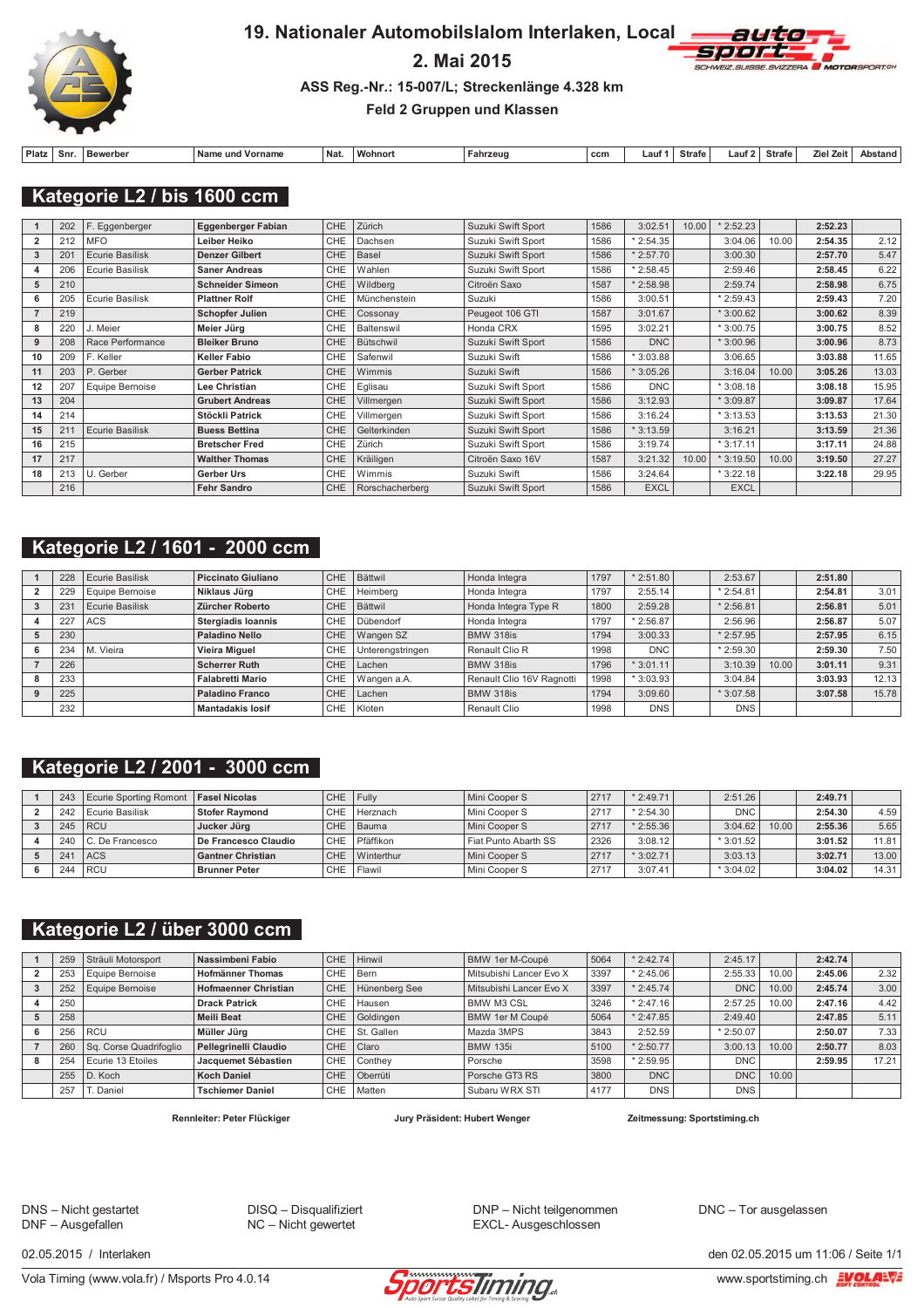

#### 19. Nationaler Automobilslalom Interlaken, Local

### 2. Mai 2015



ASS Reg.-Nr.: 15-007/L; Streckenlänge 4.328 km

Feld 3 Gruppen und Klassen

| Platz | Snr. | Bewerber | Nam<br>Vorname<br>und | Nat. | <b>Mohnor</b> | Fahrzeud | ccn | ∟aut∶ | Strafe | ∟aut ' | Strafe | . Zei'<br>7iel | Abstand |
|-------|------|----------|-----------------------|------|---------------|----------|-----|-------|--------|--------|--------|----------------|---------|

Kategorie L4 / bis 1600 ccm

| 302 |               | <b>Holzer Walter</b> | CHE | Süderen             | Honda Civic        | 1595 | 3:05.30    |       | $*3:03.20$ | 3:03.20 |       |
|-----|---------------|----------------------|-----|---------------------|--------------------|------|------------|-------|------------|---------|-------|
| 218 | . Andenmatten | Andenmatten Jörg     | CHE | l Grächen           | Citroën Saxo Vts   | 1587 | 3:21.41    |       | $*3:16.97$ | 3:16.97 | 12.77 |
| 301 |               | <b>Schild Marcel</b> | CHE | Schwanden b. Brienz | Suzuki Swift Sport | 1586 | 3:38.08    | 20.00 | $*3:20.79$ | 3:20.79 | 17.59 |
| 303 | S. Weibel     | <b>Weibel Samuel</b> | CHE | Rumisbera           | Honda Civic VTi    | 1595 | <b>DNS</b> |       | <b>DNS</b> |         |       |

### Kategorie L4 / 1601 - 2000 ccm

| 310 |                    | Menegon Aldo           | CHE.       | Untervaz    | Caterham Seven VVC  | 1796 | 2:55.53    |      | $*$ 2:48.70 | 2:48.70 |       |
|-----|--------------------|------------------------|------------|-------------|---------------------|------|------------|------|-------------|---------|-------|
| 313 | Racing Club Airbag | <b>Jaberg Marco</b>    | <b>CHE</b> | Reichenbach | Honda Integra       | 1797 | 2:56.71    |      | $*2:55.76$  | 2:55.76 | 7.06  |
| 314 |                    | <b>Breiter Dominik</b> | CHE.       | Wila        | Opel Kadett E       | 1997 | 2:57.94    |      | $*2:56.55$  | 2:56.55 | 7.85  |
| 312 | Ecurie Basilisk    | <b>Suhr Reiner</b>     | CHE        | Basel       | I Lotus Exige MK1   | 1796 | $*3:03.55$ |      | <b>DNC</b>  | 3:03.55 | 14.85 |
| 315 |                    | <b>Ambühl Daniel</b>   | CHE.       | Gunten      | <b>Renault Clio</b> | 1998 | 3:07.72    |      | $*3:05.48$  | 3:05.48 | 16.78 |
| 31  | H. Weamüller       | Wegmüller Hansjürg     | CHE.       | Diessbach   | Lotus Elise MK2     | 1796 | 3:10.33    |      | $*3:05.53$  | 3:05.53 | 16.83 |
| 316 | Racing Club Airbag | Neuhaus Thomas         | <b>CHE</b> | Windisch    | Ford Fiesta ST      | 1999 | 3:23.55    | 0.00 | $*3:15.65$  | 3:15.65 | 26.95 |

#### Kategorie L4 / 2001 - 3000 ccm

| 322          | <b>Amstutz Patrik</b> | CHE | Oberhofen | Mini Copper S JCW GP | 271' | 3:03.44    | $*2:59.38$ | 2:59.38 |      |
|--------------|-----------------------|-----|-----------|----------------------|------|------------|------------|---------|------|
| 321<br>. عدب | <b>Baumeler Lars</b>  | CHE | Wabern    | Mini JCW             | 0747 | <b>DNC</b> | $*2:59.67$ | 2:59.67 | 0.29 |
| 320          | <b>Agoras Spiro</b>   | CHE | Zürich    | Mini Cooper JCW      | 271' | $*2:59.90$ | 3:01.12    | 2:59.90 | 0.52 |

### Kategorie L4 / über 3000 ccm

| 333             | Ecurie Biennoise   | Grandjean André             | CHE.       | Nidau         | Chevrolet Corvette Z06     | 7011 | $*2:51.05$ | 2:54.50    |       | 2:51.05 |       |
|-----------------|--------------------|-----------------------------|------------|---------------|----------------------------|------|------------|------------|-------|---------|-------|
| 32              | Racing Club Airbag | <b>Kupper Urs</b>           | CHE        | Nuolen        | Mitsubishi Lancer Evo VIII | 3395 | 2:58.81    | $*2:57.32$ |       | 2:57.32 | 6.27  |
| 332             | Ecurie Performance | <b>Martin Jean Philippe</b> | <b>CHE</b> | Villars Bozon | Porsche                    | 3799 | 2:58.14    | $*2:58.13$ |       | 2:58.13 | 7.08  |
| 33 <sup>1</sup> | P. Kunz            | <b>Kunz Patrick</b>         | <b>CHE</b> | Lützelflüh    | Porsche 911 GT3            | 3600 | 2:58.67    | $*2:58.64$ |       | 2:58.64 | 7.59  |
| 328             | <b>RCU</b>         | <b>Meier Tobias</b>         | CHE        | Wattwil       | Opel Astra                 | 3396 | <b>DNC</b> | $*2:59.97$ |       | 2:59.97 | 8.92  |
| 329             | A. Egetö           | Egetö Adrian                | CHE.       | Bäch          | Renault Mégane R26.R       | 3397 | $*3:09.40$ | 3:21.14    | 10.00 | 3:09.40 | 18.35 |
| 330             |                    | <b>Uaur Deniz</b>           | CHE        | Zürich        | Renault Megane RS 275      | 3397 | $*3:09.51$ | 3:16.35    |       | 3:09.51 | 18.46 |
| 334             |                    | <b>Wyss Bernhard</b>        | CHE        | Goldswil      | Dodge RAM SRT 10           | 8275 | $*3:31.69$ | 3:39.07    | 10.00 | 3:31.69 | 40.64 |
| 325             |                    | Lachenal Célimène           | CHE        | Arzier        | Lotus Exige                | 3053 | <b>DNS</b> | <b>DNS</b> |       |         |       |
| 326             |                    | <b>Okonek Christiane</b>    | CHE        | Nuolen        | Mitsubishi Lancer Evo VIII | 3395 | <b>DNS</b> | <b>DNS</b> |       |         |       |

#### **Swiss Corvette Club**

|     | 340 $\vert$ S. Bisang | <b>Bisang Stephan</b>    |            | CHE Eschenbach   | Chevrolet Corvette             | 5665 | 3:20.94    | $*3:18.85$ |       | 3:18.85 |       |
|-----|-----------------------|--------------------------|------------|------------------|--------------------------------|------|------------|------------|-------|---------|-------|
| 341 |                       | Betschart Jürg           | CHE        | Nuolen           | <b>Chevrolet Corvette</b>      | 6200 | $*3:19.40$ | 3:19.64    |       | 3:19.40 | 0.55  |
| 344 |                       | <b>Wiget André</b>       |            | CHE Büren a.A.   | <b>Chevrolet Corvette</b>      | 7000 | <b>DNC</b> | $*3:23.52$ |       | 3:23.52 | 4.67  |
| 345 |                       | <b>Bachmann Bruno</b>    | CHE        | Speicherschwendi | Chevrolet Corvette Stingray C7 | 6162 | $*3:30.18$ | 3:32.44    |       | 3:30.18 | 11.33 |
| 342 |                       | Feuz Remo                | CHE        | Hofstetten       | Chevrolet Corvette Z06         | 7011 | 3:32.07    | $*3:31.23$ |       | 3:31.23 | 12.38 |
| 346 | ACS                   | <b>Conrad Dölf</b>       | CHE        | Wildberg         | Chevrolet Corvette Z06         | 7011 | <b>DNC</b> | $*3:45.18$ | 10.00 | 3:45.18 | 26.33 |
| 343 |                       | <b>Appenzeller Frank</b> | <b>CHE</b> | Rüschlikon       | Corvette Stingray Aut.         | 6162 | <b>DNC</b> | <b>DNC</b> | 10.00 |         |       |

### **Cavallino Tridente Cup**

|  | 349<br>Ferrari Club Switz. |  | Metz Dr. Wolf               | <b>CHE</b> | Dübendorf                      | LEerrari F430 F <sup>4</sup> | 4308 | $*3:27.74$ | <b>DNC</b>                   | 3:27.74 |  |
|--|----------------------------|--|-----------------------------|------------|--------------------------------|------------------------------|------|------------|------------------------------|---------|--|
|  |                            |  | Rennleiter: Peter Flückiger |            | Jury Praesident: Hubert Wenger |                              |      |            | Zeitmessung: Sportstiming.ch |         |  |

DNS - Nicht gestartet<br>DNF - Ausgefallen

DISQ - Disqualifiziert NC - Nicht gewertet

DNP - Nicht teilgenommen EXCL- Ausgeschlossen

DNC - Tor ausgelassen

02.05.2015 / Interlaken



den 02.05.2015 um 19:12 / Seite 1/1 www.sportstiming.ch EVOLA=V=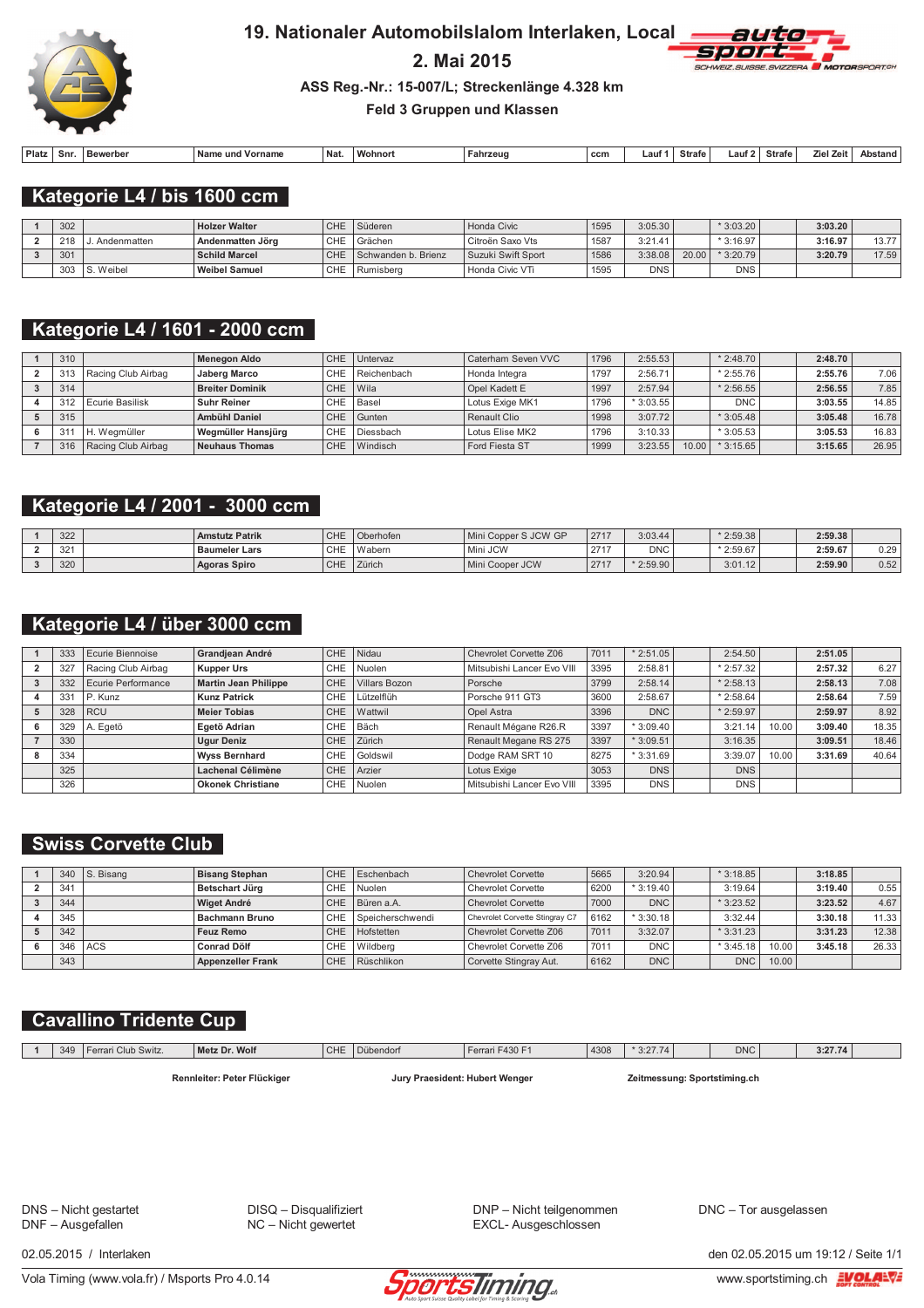

 $\sqrt{2}$ 

### 19. Nationaler Automobilslalom Interlaken, Local





#### ASS Reg.-Nr.: 15-007/L; Streckenlänge 4.328 km

**Gesamtklassement (Scratch)** 

| Platz             | Snr.       | Gr/KI                      | <b>Bewerber</b>               | Name und Vorname                                | Nat.       | Wohnort                         | Fahrzeug                                     | ccm          | Lauf 1                   | <b>Strafe</b> | Lauf 2                 | <b>Strafe</b>  | Ziel Zeit          | Abstand        |
|-------------------|------------|----------------------------|-------------------------------|-------------------------------------------------|------------|---------------------------------|----------------------------------------------|--------------|--------------------------|---------------|------------------------|----------------|--------------------|----------------|
|                   |            |                            |                               |                                                 |            |                                 |                                              |              |                          |               |                        |                |                    |                |
| $\overline{1}$    | 259        | L2+3000                    | Sträuli Motorsport            | Nassimbeni Fabio                                | CHE        | Hinwil                          | BMW 1er M-Coupé                              | 5064         | $*2:42.74$               |               | 2:45.17                |                | 2:42.74            |                |
| $\overline{2}$    | 253        | $L2 + 3000$                | Equipe Bernoise               | <b>Hofmänner Thomas</b>                         | CHE        | Bern                            | Mitsubishi Lancer Evo X                      | 3397         | $*2:45.06$               |               | 2:55.33                | 10.00          | 2:45.06            | 2.32           |
| $\mathbf{3}$<br>4 | 252<br>250 | $L2 + 3000$<br>L2+3000     | Equipe Bernoise               | Hofmaenner Christian<br><b>Drack Patrick</b>    | CHE<br>CHE | Hünenberg See<br>Hausen         | Mitsubishi Lancer Evo X<br><b>BMW M3 CSL</b> | 3397<br>3246 | $*2:45.74$<br>$*2:47.16$ |               | <b>DNC</b><br>2:57.25  | 10.00<br>10.00 | 2:45.74<br>2:47.16 | 3.00<br>4.42   |
| 5                 | 258        | $L2 + 3000$                |                               | <b>Meili Beat</b>                               | CHE        | Goldingen                       | BMW 1er M Coupé                              | 5064         | $*2:47.85$               |               | 2:49.40                |                | 2:47.85            | 5.11           |
| 6                 | 310        | L4-2000                    |                               | <b>Menegon Aldo</b>                             | CHE        | Untervaz                        | Caterham Seven VVC                           | 1796         | 2:55.53                  |               | * 2:48.70              |                | 2:48.70            | 5.96           |
| $\overline{7}$    | 243        | L2-3000                    | <b>Ecurie Sporting Romont</b> | <b>Fasel Nicolas</b>                            | CHE        | Fully                           | Mini Cooper S                                | 2717         | $*2:49.71$               |               | 2:51.26                |                | 2:49.71            | 6.97           |
| 8                 | 256        | L2+3000                    | <b>RCU</b>                    | Müller Jürg                                     | CHE        | St. Gallen                      | Mazda 3MPS                                   | 3843         | 2:52.59                  |               | $*2:50.07$             |                | 2:50.07            | 7.33           |
| 9                 | 260        | L2+3000                    | Sq. Corse Quadrifoglio        | Pellegrinelli Claudio                           | CHE        | Claro                           | <b>BMW 135i</b>                              | 5100         | $*2:50.77$               |               | 3:00.13                | 10.00          | 2:50.77            | 8.03           |
| 10                | 333        | $L4 + 3000$                | Ecurie Biennoise              | Grandjean André                                 | CHE        | Nidau                           | Chevrolet Corvette Z06                       | 7011         | * 2:51.05                |               | 2:54.50                |                | 2:51.05            | 8.31           |
| 11                | 228        | L2-2000                    | <b>Ecurie Basilisk</b>        | <b>Piccinato Giuliano</b>                       | CHE        | <b>Bättwil</b>                  | Honda Integra                                | 1797         | $*2:51.80$               |               | 2:53.67                |                | 2:51.80            | 9.06           |
| 12                | 202        | L2-1600                    | F. Eggenberger                | <b>Eggenberger Fabian</b>                       | CHE        | Zürich                          | Suzuki Swift Sport                           | 1586         | 3:02.51                  | 10.00         | * 2:52.23              |                | 2:52.23            | 9.49           |
| 13                | 106        | $L1 - 2000$                | N. Schmid                     | <b>Schmid Noa</b>                               | CHE        | Kriens                          | Subaru BRZ                                   | 1998         | 2:53.50                  |               | $*2:52.69$             |                | 2:52.69            | 9.95           |
| 14                | 127        | L3-2000                    |                               | Ivan Fantoni                                    | CHE        | Gudo                            | VW Golf 1                                    | 1800         | 2:55.40                  |               | $*2:54.13$             |                | 2:54.13            | 11.39          |
| 15                | 242        | L2-3000                    | Ecurie Basilisk               | <b>Stofer Raymond</b>                           | CHE        | Herznach                        | Mini Cooper S                                | 2717         | $*2:54.30$               |               | <b>DNC</b>             |                | 2:54.30            | 11.56          |
| 16                | 212        | L2-1600                    | <b>MFO</b>                    | Leiber Heiko                                    | CHE        | Dachsen                         | Suzuki Swift Sport                           | 1586         | $*2:54.35$               |               | 3:04.06                | 10.00          | 2:54.35            | 11.61          |
| 17                | 121        | $L1 + 3000$                | D. Gohl                       | <b>Gohl Daniel</b>                              | CHE        | Richterswil                     | Subaru WRX STI                               | 4177         | 2:57.82                  |               | $*2:54.43$             |                | 2:54.43            | 11.69          |
| 18                | 101<br>229 | $L1 - 2000$                | <b>ACS</b>                    | <b>Posch Fredy</b>                              | CHE<br>CHE | Sevelen                         | Honda Integra Type R                         | 1797<br>1797 | * 2:54.76<br>2:55.14     |               | 2:55.49<br>$*2:54.81$  |                | 2:54.76<br>2:54.81 | 12.02<br>12.07 |
| 19<br>20          | 245        | L2-2000<br>L2-3000         | Equipe Bernoise<br>RCU        | Niklaus Jürg<br>Jucker Jürg                     | CHE        | Heimberg<br>Bauma               | Honda Integra<br>Mini Cooper S               | 2717         | 2:55.36                  |               | 3:04.62                | 10.00          | 2:55.36            | 12.62          |
| 21                | 313        | L4-2000                    | Racing Club Airbag            | <b>Jaberg Marco</b>                             | CHE        | Reichenbach                     | Honda Integra                                | 1797         | 2:56.71                  |               | * 2:55.76              |                | 2:55.76            | 13.02          |
| 22                | 128        | L3-2000                    |                               | Zbinden Simon                                   | CHE        | Wattenwil                       | Opel Kadett C GT/E                           | 1978         | 2:58.95                  |               | * 2:55.97              |                | 2:55.97            | 13.23          |
| 23                | 102        | $L1 - 2000$                | Bödeli Racing Club            | <b>Schranz Michael</b>                          | CHE        | Wilderswil                      | Honda Integra Type R                         | 1797         | *2:56.36                 |               | 3:04.75                | 10.00          | 2:56.36            | 13.62          |
| 24                | 115        | L1-3000                    |                               | <b>Von Gunten Dennis</b>                        | CHE        | Brienzwiler                     | Mini Cooper S                                | 2717         | 3:07.61                  | 10.00         | $*2:56.40$             |                | 2:56.40            | 13.66          |
| 25                | 314        | L4-2000                    |                               | <b>Breiter Dominik</b>                          | CHE        | Wila                            | Opel Kadett E                                | 1997         | 2:57.94                  |               | $*2:56.55$             |                | 2:56.55            | 13.81          |
| 26                | 231        | L2-2000                    | Ecurie Basilisk               | Zürcher Roberto                                 | CHE        | Bättwil                         | Honda Integra Type R                         | 1800         | 2:59.28                  |               | * 2:56.81              |                | 2:56.81            | 14.07          |
| 27                | 126        | L3-2000                    | Sq. Corse Quadrifoglio        | <b>Osio Marco</b>                               | CHE        | Gerra Piano                     | <b>VW Golf GTI</b>                           | 1781         | 3:00.06                  |               | * 2:56.83              |                | 2:56.83            | 14.09          |
| 28                | 227        | L2-2000                    | <b>ACS</b>                    | <b>Stergiadis loannis</b>                       | CHE        | Dübendorf                       | Honda Integra                                | 1797         | * 2:56.87                |               | 2:56.96                |                | 2:56.87            | 14.13          |
| 29                | 327        | $L4 + 3000$                | Racing Club Airbag            | <b>Kupper Urs</b>                               | CHE        | Nuolen                          | Mitsubishi Lancer Evo VIII                   | 3395         | 2:58.81                  |               | * 2:57.32              |                | 2:57.32            | 14.58          |
| 30                | 201        | L2-1600                    | <b>Ecurie Basilisk</b>        | <b>Denzer Gilbert</b>                           | CHE        | Basel                           | Suzuki Swift Sport                           | 1586         | * 2:57.70                |               | 3:00.30                |                | 2:57.70            | 14.96          |
| 31                | 230        | L2-2000                    |                               | <b>Paladino Nello</b>                           | CHE        | Wangen SZ                       | <b>BMW 318is</b>                             | 1794         | 3:00.33                  |               | * 2:57.95              |                | 2:57.95            | 15.21          |
| 32                | 332        | L4+3000                    | Ecurie Performance            | <b>Martin Jean Philippe</b>                     | CHE        | <b>Villars Bozon</b>            | Porsche                                      | 3799         | 2:58.14                  |               | * 2:58.13              |                | 2:58.13            | 15.39          |
| 33                | 110        | $L1 - 3000$                | <b>ACS</b>                    | <b>Muzzarelli Marcel</b>                        | CHE        | Amriswil                        | Opel Adam S                                  | 2319         | 2:58.46                  |               | $*2:58.42$             |                | 2:58.42            | 15.68          |
| 34                | 206        | L2-1600                    | <b>Ecurie Basilisk</b>        | <b>Saner Andreas</b>                            | CHE        | Wahlen                          | Suzuki Swift Sport                           | 1586         | * 2:58.45                |               | 2:59.46                |                | 2:58.45            | 15.71          |
| 35                | 331        | L4+3000                    | P. Kunz                       | <b>Kunz Patrick</b>                             | CHE        | Lützelflüh                      | Porsche 911 GT3                              | 3600         | 2:58.67                  |               | $*2:58.64$             |                | 2:58.64            | 15.90          |
| 36                | 105        | $L1 - 2000$                |                               | Annen Roland                                    | CHE        | Bière                           | Renault Clio                                 | 1998         | 3:03.75                  |               | * 2:58.78              |                | 2:58.78            | 16.04          |
| 37<br>38          | 210<br>234 | L2-1600<br>L2-2000         | M. Vieira                     | <b>Schneider Simeon</b>                         | CHE<br>CHE | Wildberg                        | Citroën Saxo<br>Renault Clio R               | 1587<br>1998 | * 2:58.98<br><b>DNC</b>  |               | 2:59.74                |                | 2:58.98<br>2:59.30 | 16.24<br>16.56 |
| 39                | 322        | L4-3000                    |                               | Vieira Miguel<br><b>Amstutz Patrik</b>          | CHE        | Unterengstringen<br>Oberhofen   | Mini Copper S JCW GP                         | 2717         | 3:03.44                  |               | * 2:59.30<br>* 2:59.38 |                | 2:59.38            | 16.64          |
| 40                | 205        | L2-1600                    | Ecurie Basilisk               | <b>Plattner Rolf</b>                            | CHE        | Münchenstein                    | Suzuki                                       | 1586         | 3:00.51                  |               | * 2:59.43              |                | 2:59.43            | 16.69          |
| 41                | 321        | L4-3000                    |                               | <b>Baumeler Lars</b>                            | CHE        | Wabern                          | Mini JCW                                     | 2717         | <b>DNC</b>               |               | * 2:59.67              |                | 2:59.67            | 16.93          |
| 42                | 320        | L4-3000                    |                               | <b>Agoras Spiro</b>                             | CHE        | Zürich                          | Mini Cooper JCW                              | 2717         | *2:59.90                 |               | 3:01.12                |                | 2:59.90            | 17.16          |
| 43                | 254        | L2+3000                    | Ecurie 13 Etoiles             | Jacquemet Sébastien                             | CHE        | Conthey                         | Porsche                                      | 3598         | * 2:59.95                |               | <b>DNC</b>             |                | 2:59.95            | 17.21          |
| 44                | 328        | L4+3000                    | <b>RCU</b>                    | <b>Meier Tobias</b>                             | CHE        | Wattwil                         | Opel Astra                                   | 3396         | <b>DNC</b>               |               | * 2:59.97              |                | 2:59.97            | 17.23          |
| 45                | 112        | L1-3000                    |                               | <b>Gubitosi Fabio</b>                           | CHE        | Chur                            | Opel Adam S                                  | 2319         | 3:00.85                  |               | * 3:00.57              |                | 3:00.57            | 17.83          |
| 46                | 219        | L2-1600                    |                               | <b>Schopfer Julien</b>                          | CHE        | Cossonay                        | Peugeot 106 GTI                              | 1587         | 3:01.67                  |               | * 3:00.62              |                | 3:00.62            | 17.88          |
| 47                | 220        | L2-1600                    | J. Meier                      | Meier Jürg                                      | CHE        | Baltenswil                      | Honda CRX                                    | 1595         | 3:02.21                  |               | $*3:00.75$             |                | 3:00.75            | 18.01          |
| 48                | 114        | L1-3000                    | Equipe Bernoise               | <b>Tschaggelar Stephan</b>                      | CHE        | Worb                            | Opel Adam S                                  | 2319         | 3:01.09                  |               | * 3:00.78              |                | 3:00.78            | 18.04          |
| 49                | 122        | $L1 + 3000$                |                               | <b>Eggenberger Manfred</b>                      | CHE        | Zürich                          | BMW 1er M Coupé                              | 5064         | * 3:00.79                |               | 3:17.35                | 20.00          | 3:00.79            | 18.05          |
| 50                | 208        | L2-1600                    | Race Performance              | <b>Bleiker Bruno</b>                            | CHE        | Bütschwil                       | Suzuki Swift Sport                           | 1586         | <b>DNC</b>               |               | \$3:00.96              |                | 3:00.96            | 18.22          |
| 51                | 226        | L2-2000                    |                               | <b>Scherrer Ruth</b>                            | CHE        | Lachen                          | <b>BMW 318is</b>                             | 1796         | $*3:01.11$               |               | 3:10.39                | 10.00          | 3:01.11            | 18.37          |
| 52                | 240        | L2-3000                    | C. De Francesco               | De Francesco Claudio                            | CHE        | Pfäffikon                       | Fiat Punto Abarth SS                         | 2326         | 3:08.12                  |               | * 3:01.52<br>* 3:02.35 |                | 3:01.52            | 18.78          |
| 53<br>54          | 125<br>241 | L3-2000<br>L2-3000         | ACS                           | <b>Osio Michele</b><br><b>Gantner Christian</b> | CHE<br>CHE | Chandolin-Savièse<br>Winterthur | <b>VW Golf</b><br>Mini Cooper S              | 1780<br>2717 | 3:03.76<br>\$3:02.71     |               | 3:03.13                |                | 3:02.35<br>3:02.71 | 19.61<br>19.97 |
| 55                | 302        | L4-1600                    |                               | <b>Holzer Walter</b>                            | CHE        | Süderen                         | Honda Civic                                  | 1595         | 3:05.30                  |               | * 3:03.20              |                | 3:03.20            | 20.46          |
| 56                | 103        | L1-2000                    | U. Fankhauser                 | <b>Fankhauser Urs</b>                           | CHE        | Steffisburg                     | Honda Civic                                  | 1998         | 3:16.19                  | 10.00         | * 3:03.25              |                | 3:03.25            | 20.51          |
| 57                | 312        | L4-2000                    | Ecurie Basilisk               | <b>Suhr Reiner</b>                              | CHE        | Basel                           | Lotus Exige MK1                              | 1796         | * 3:03.55                |               | <b>DNC</b>             |                | 3:03.55            | 20.81          |
| 58                | 209        | L2-1600                    | F. Keller                     | <b>Keller Fabio</b>                             | CHE        | Safenwil                        | Suzuki Swift                                 | 1586         | \$3:03.88                |               | 3:06.65                |                | 3:03.88            | 21.14          |
| 59                | 233        | L2-2000                    |                               | <b>Falabretti Mario</b>                         | CHE        | Wangen a.A.                     | Renault Clio 16V Ragnotti                    | 1998         | * 3:03.93                |               | 3:04.84                |                | 3:03.93            | 21.19          |
| 60                | 244        | L2-3000                    | RCU                           | <b>Brunner Peter</b>                            | CHE        | Flawil                          | Mini Cooper S                                | 2717         | 3:07.41                  |               | * 3:04.02              |                | 3:04.02            | 21.28          |
| 61                | 111        | L1-3000                    | Lugano Racing Team            | Juple Dominique                                 | CHE        | Bauma                           | Opel Adam S                                  | 2319         | 3:04.45                  |               | * 3:04.20              |                | 3:04.20            | 21.46          |
| 62                | 203        | L2-1600                    | P. Gerber                     | <b>Gerber Patrick</b>                           | CHE        | Wimmis                          | Suzuki Swift                                 | 1586         | \$3:05.26                |               | 3:16.04                | 10.00          | 3:05.26            | 22.52          |
| 63                | 315        | L4-2000                    |                               | <b>Ambühl Daniel</b>                            | CHE        | Gunten                          | Renault Clio                                 | 1998         | 3:07.72                  |               | $*3:05.48$             |                | 3:05.48            | 22.74          |
| 64                | 311        | L4-2000                    | H. Wegmüller                  | Wegmüller Hansjürg                              | CHE        | Diessbach                       | Lotus Elise MK2                              | 1796         | 3:10.33                  |               | * 3:05.53              |                | 3:05.53            | 22.79          |
| 65                | 225        | L2-2000                    |                               | <b>Paladino Franco</b>                          | CHE        | Lachen                          | <b>BMW 318is</b>                             | 1794         | 3:09.60                  |               | * 3:07.58              |                | 3:07.58            | 24.84          |
| 66                | 207<br>329 | L2-1600                    | Equipe Bernoise               | Lee Christian                                   | CHE<br>CHE | Eglisau                         | Suzuki Swift Sport<br>Renault Mégane R26.R   | 1586<br>3397 | <b>DNC</b><br>* 3:09.40  |               | * 3:08.18              |                | 3:08.18            | 25.44<br>26.66 |
| 67<br>68          | 330        | $L4 + 3000$<br>$L4 + 3000$ | A. Egetö                      | Egetö Adrian<br><b>Ugur Deniz</b>               | CHE        | Bäch<br>Zürich                  | Renault Megane RS 275                        | 3397         | \$3:09.51                |               | 3:21.14<br>3:16.35     | 10.00          | 3:09.40<br>3:09.51 | 26.77          |
| 69                | 204        | L2-1600                    |                               | <b>Grubert Andreas</b>                          | CHE        | Villmergen                      | Suzuki Swift Sport                           | 1586         | 3:12.93                  |               | * 3:09.87              |                | 3:09.87            | 27.13          |
| 70                | 214        | L2-1600                    |                               | Stöckli Patrick                                 | CHE        | Villmergen                      | Suzuki Swift Sport                           | 1586         | 3:16.24                  |               | $*3:13.53$             |                | 3:13.53            | 30.79          |
| 71                | 211        | L2-1600                    | Ecurie Basilisk               | <b>Buess Bettina</b>                            | CHE        | Gelterkinden                    | Suzuki Swift Sport                           | 1586         | $*3:13.59$               |               | 3:16.21                |                | 3:13.59            | 30.85          |
| 72                | 113        | L1-3000                    |                               | Müller Roman                                    | CHE        | Steffisburg                     | Opel Adam S                                  | 2319         | 3:15.77                  |               | $*3:14.50$             |                | 3:14.50            | 31.76          |
| 73                | 316        | L4-2000                    | Racing Club Airbag            | <b>Neuhaus Thomas</b>                           | CHE        | Windisch                        | Ford Fiesta ST                               | 1999         | 3:23.55                  | 10.00         | $*3:15.65$             |                | 3:15.65            | 32.91          |
| 74                | 218        | L4-1600                    | J. Andenmatten                | Andenmatten Jörg                                | CHE        | Grächen                         | Citroën Saxo Vts                             | 1587         | 3:21.41                  |               | * 3:16.97              |                | 3:16.97            | 34.23          |
| 75                | 215        | L2-1600                    |                               | <b>Bretscher Fred</b>                           | CHE        | Zürich                          | Suzuki Swift Sport                           | 1586         | 3:19.74                  |               | $*3:17.11$             |                | 3:17.11            | 34.37          |
| 76                | 340        | SCC                        | S. Bisang                     | <b>Bisang Stephan</b>                           | CHE        | Eschenbach                      | Chevrolet Corvette                           | 5665         | 3:20.94                  |               | * 3:18.85              |                | 3:18.85            | 36.11          |
| 77                | 341        | SCC                        |                               | <b>Betschart Jürg</b>                           | CHE        | Nuolen                          | Chevrolet Corvette                           | 6200         | $*3:19.40$               |               | 3:19.64                |                | 3:19.40            | 36.66          |

DNS - Nicht gestartet<br>DNF - Ausgefallen

DISQ - Disqualifiziert<br>NC - Nicht gewertet

DNP - Nicht teilgenommen EXCL- Ausgeschlossen

DNC - Tor ausgelassen

02.05.2015 / Interlaken